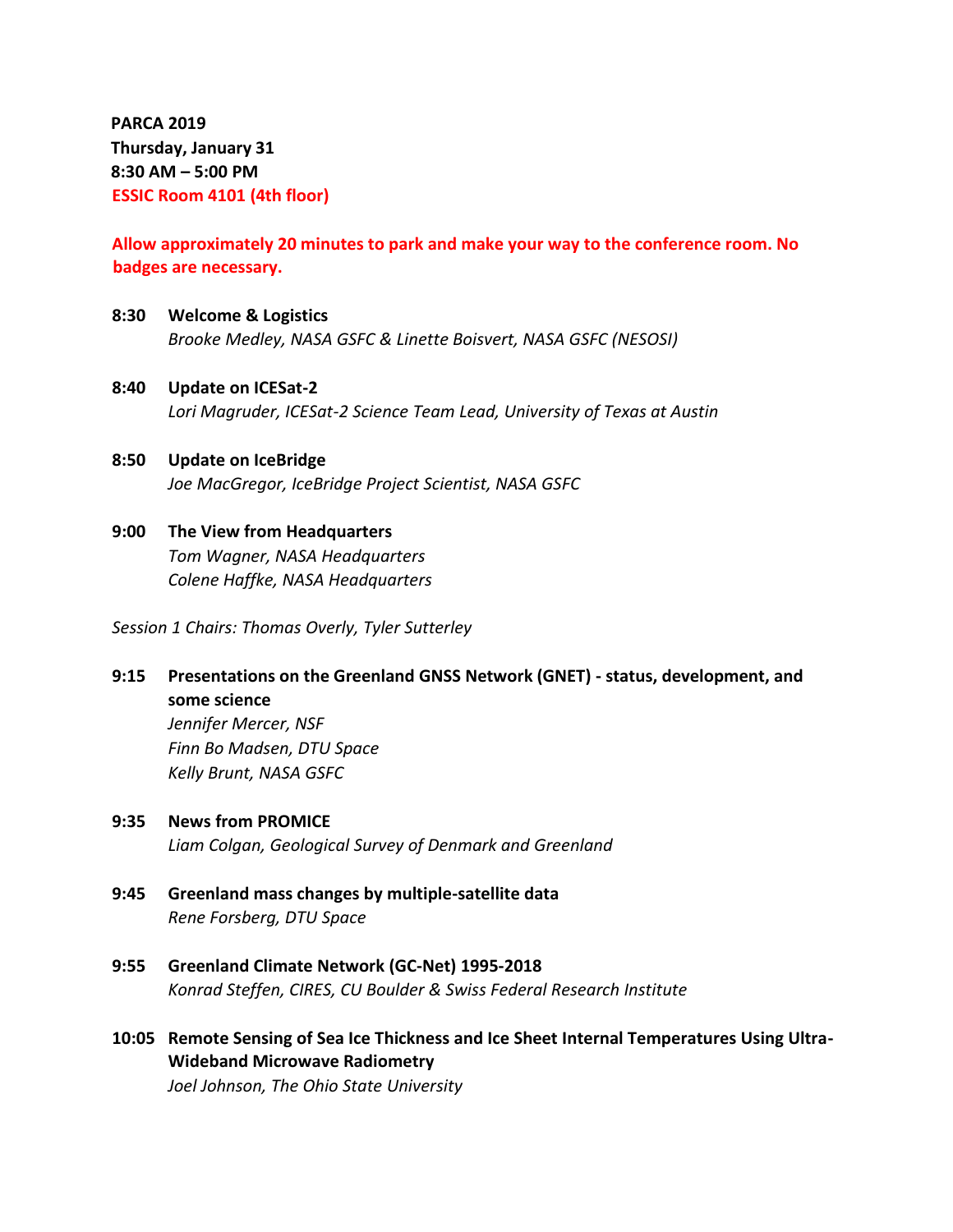#### **10:15 Discussion**

### **10:30 BREAK COFFEE/TEA**

*Session 2 Chairs: Joe MacGregor, Catherine Walker*

- **10:50 Alaska/Yukon Glacier Change During the OIB Decade** *Mark Fahnestock, University of Alaska, Fairbanks*
- **11:00 Evolving Centennial-Scale Accumulation Rates in Greenland from Operation IceBridge Accumulation Radar** *Indrani Das, Lamont-Doherty Earth Observatory, Columbia University*
- **11:10 Evaluation of Greenland Ice Sheet accumulation using CloudSat** *Jonathan Ryan, Brown University*
- **11:20 Hidden Water: Investigating the Greenland firn aquifer and implications for sea level** *Lynn Montgomery, CU Boulder*
- **11:30 Retrieval of firn aquifer thickness and englacial water volume with radar data and laser altimetry** *Winnie Chu, Stanford University*
- **11:40 Surface melting and elevations changes over the Greenland ice sheet: trends, processes and new tools** *Marco Tedesco, Lamont-Doherty Earth Observatory, Columbia University & NASA GISS*
- **11:50 Discussion**
- **12:10 LUNCH**  $\textcircled{\textcircled{\textcirc}}$  **(on your own)**

*Session 3 Chairs: Lauren Andrews, Tri Datta*

- **1:30 Renewed focus on the Greenland bare ice ablation zone** *Laurence Smith, UCLA*
- **1:40 Greenland ice sheet runoff in models and pro- and supraglacial observations** *Asa Rennermalm, Rutgers, The State University of New Jersey*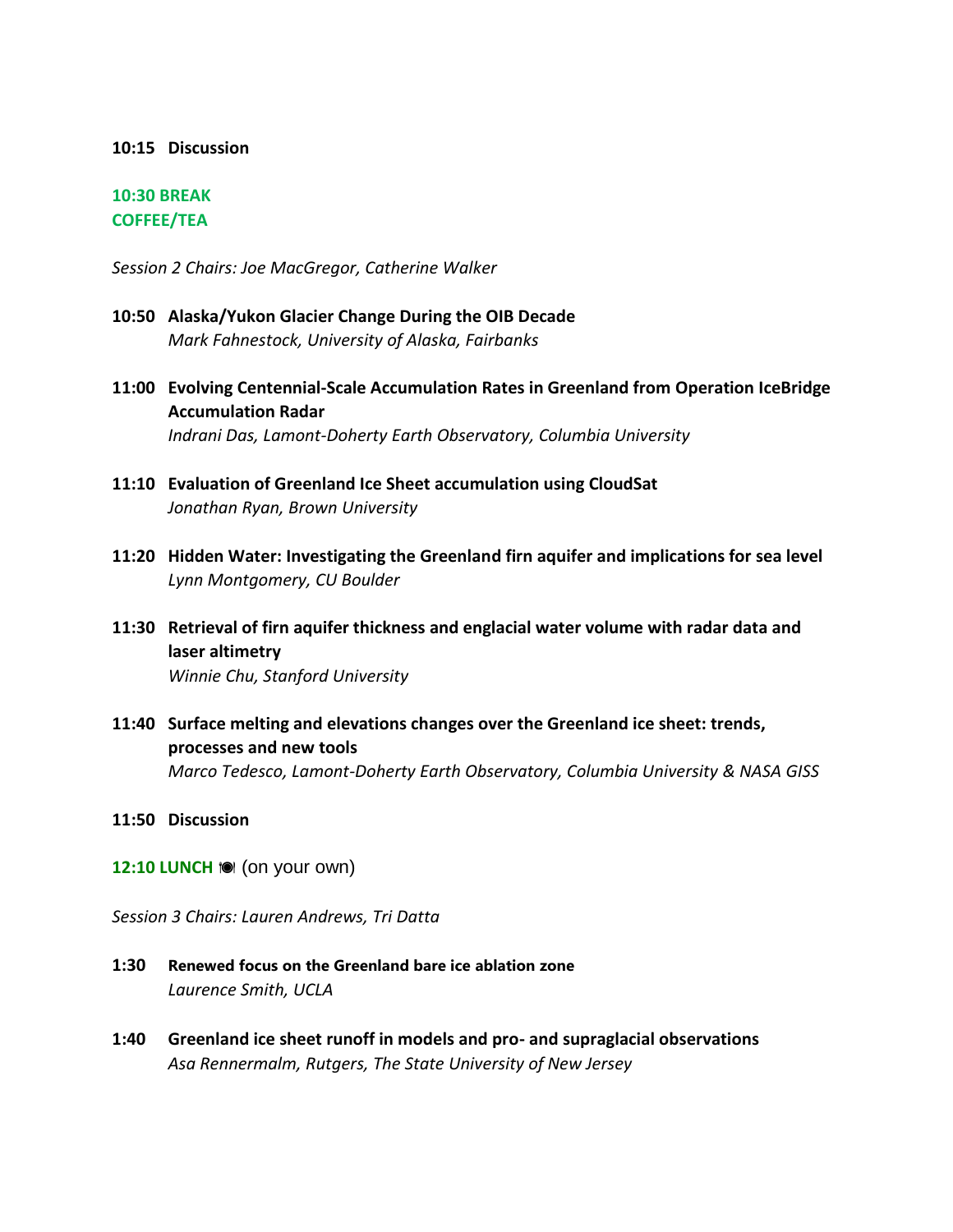- **1:50 Towards Understanding Supraglacial River Networks in Southwest Greenland** *Rohi Muthyala, Rutgers, The State University of New Jersey*
- **2:00 Subglacial meltwater export from the Greenland Ice Sheet observed during winter** *Lincoln Pitcher, UCLA*
- **2:10 Subglacial hydrology of Store Glacier, a tidewater glacier in west Greenland: Application of the SHAKTI Subglacial Hydrology Model** *Harihar Rajaram, Johns Hopkins University*
- **2:20 Discussion**

### **2:40 BREAK COFFEE/TEA**

*Session 4 Chairs: Denis Felikson, Isabel Nias*

- **3:00 Quantifying the strength and limitations of seasonal meltwater runoff in driving faster ice flow at Greenland tidewater glaciers** *Michalea King, The Ohio State University*
- **3:10 Bathymetry of SE and NW Greenland using 'Oceans Melting Greenland' (OMG) highresolution airborne gravity and other data** *Lu An, UC-Irvine*
- **3:20 Modeling the response of Northwest Greenland to enhanced ocean thermal forcing and subglacial discharge** *Mathieu Morlighem, UC-Irvine*
- **3:30 Validation of modeled crevasse depths using OIB lidar and WorldView DEMs for Greenland's marine-terminating glaciers** *Ellyn Enderlin, University of Maine & Boise State University*
- **3:40 Validation of iceberg calving models against observed Greenland outlet glaciers** *Timothy Bartholomaus, University of Idaho*
- **3:50 Semi-periodic Dynamic Thickening of a Tidewater Glacier in Køge Bugt, Greenland** *Ryan Cassotto, CIRES, CU Boulder*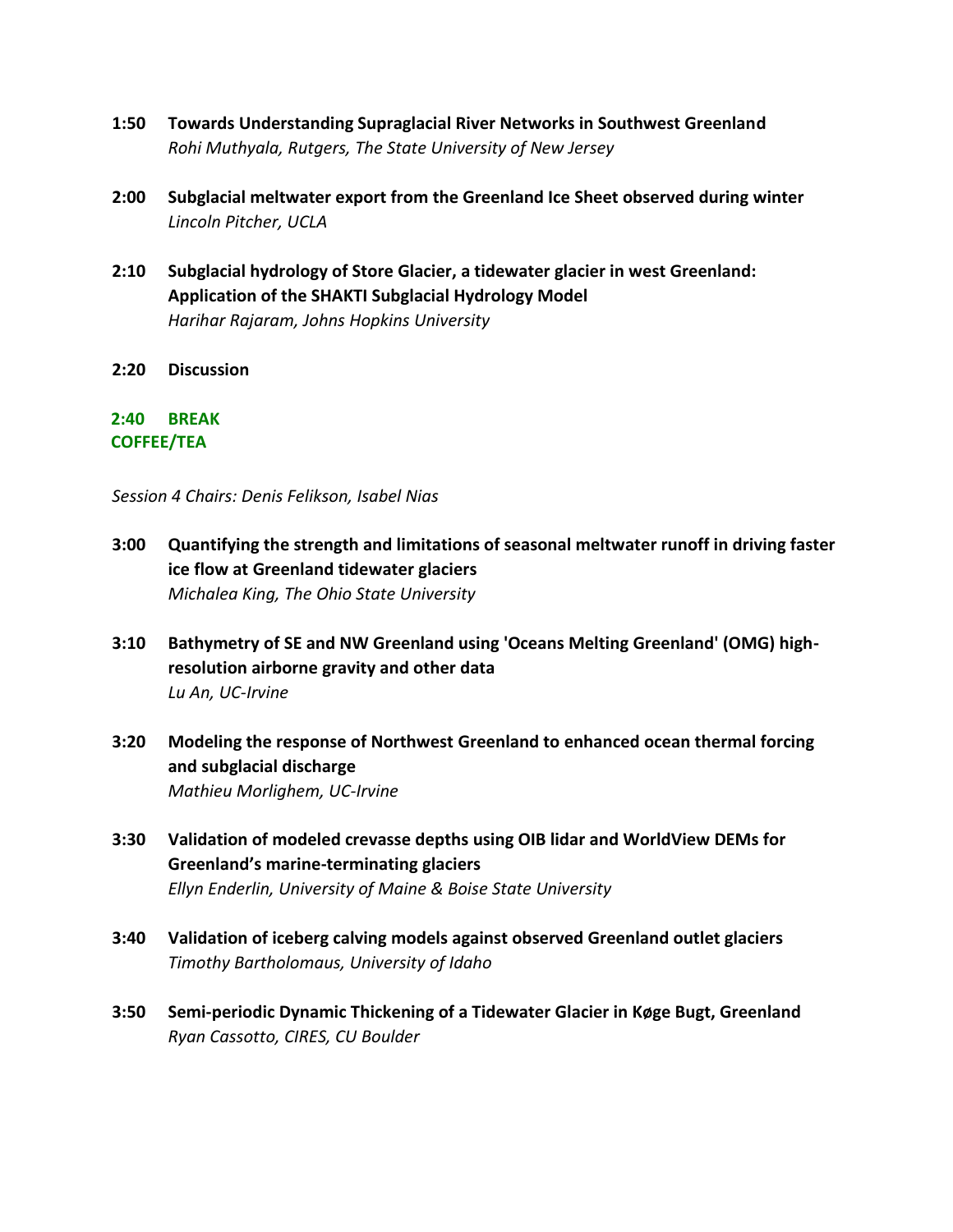- **4:00 Preliminary Assessments of the Path of Atlantic Originating Boundary Currents, a Driver in Mass Ice Loss of the Devon Ice Cap's Croker Glaciers** *Nicole Trenholm, University of Maryland Baltimore County*
- **4:10 Discussion**
- **4:30 PARCA Wrap-up Discussion**

### **5:30 POSTER SESSION & COCKTAIL HOUR(S) & LITE FARE**

**PARCA POSTERS Thursday, January 31 5:30 PM ESSIC Lounge Area**

### **Controls on simulation of snow and firn density in the regional climate model MAR** *Patrick Alexander, Lamont-Doherty Earth Observatory, Columbia University & NASA GISS*

## **Physically based and stochastic models for Greenland moulin formation, longevity, and spatial distribution**

*Lauren Andrews, NASA GSFC*

# **Estimates of deformation associated with basal channels on the Getz Ice Shelf from InSARderived velocity grids**

*Allison Chartrand, The Ohio State University*

### **Striking Influence of Subglacial Topography on Geothermal Flux**

*Liam Colgan, Geological Survey of Denmark and Greenland*

### **Melt detection over Greenland and Antarctica from NASA MeASUREs enhanced spatial resolution passive microwave data**

*Paolo Colosio, Università degli Studi di Brescia & Lamont-Doherty Earth Observatory, Columbia University*

### **High-resolution satellite imagery monitoring of Greenland Ice Sheet supraglacial hydrologic features** *Samira Daneshgar Asl, UC-Santa Barbara*

### **Sentinel-1 SAR Observations of the Greenland Perennial Firn Aquifer Regions** *Rick Forster, University of Utah*